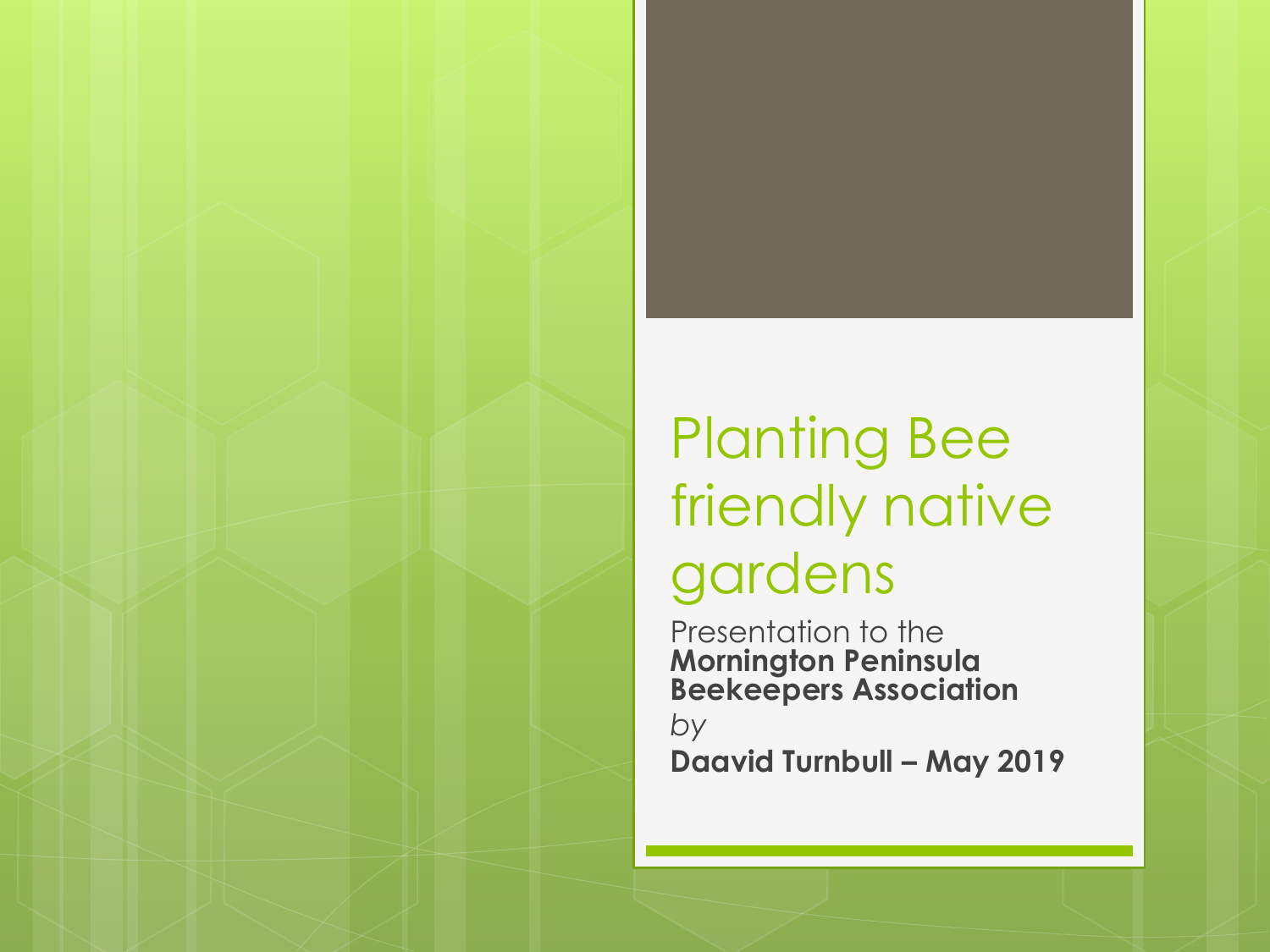## Who am <sub>13</sub>

- With my wife, Judy, as amateur BeeKeepers we run 3 hives – 2 at home in McCrae and one at my office in Arthurs Seat.
- **o** I am a qualified horticulturist with specialist knowledge in native plants for which I have a passion.
- o I work at Austplant Nursery and Gardens on Purves Road, Arthurs Seat: www.austplant.com.au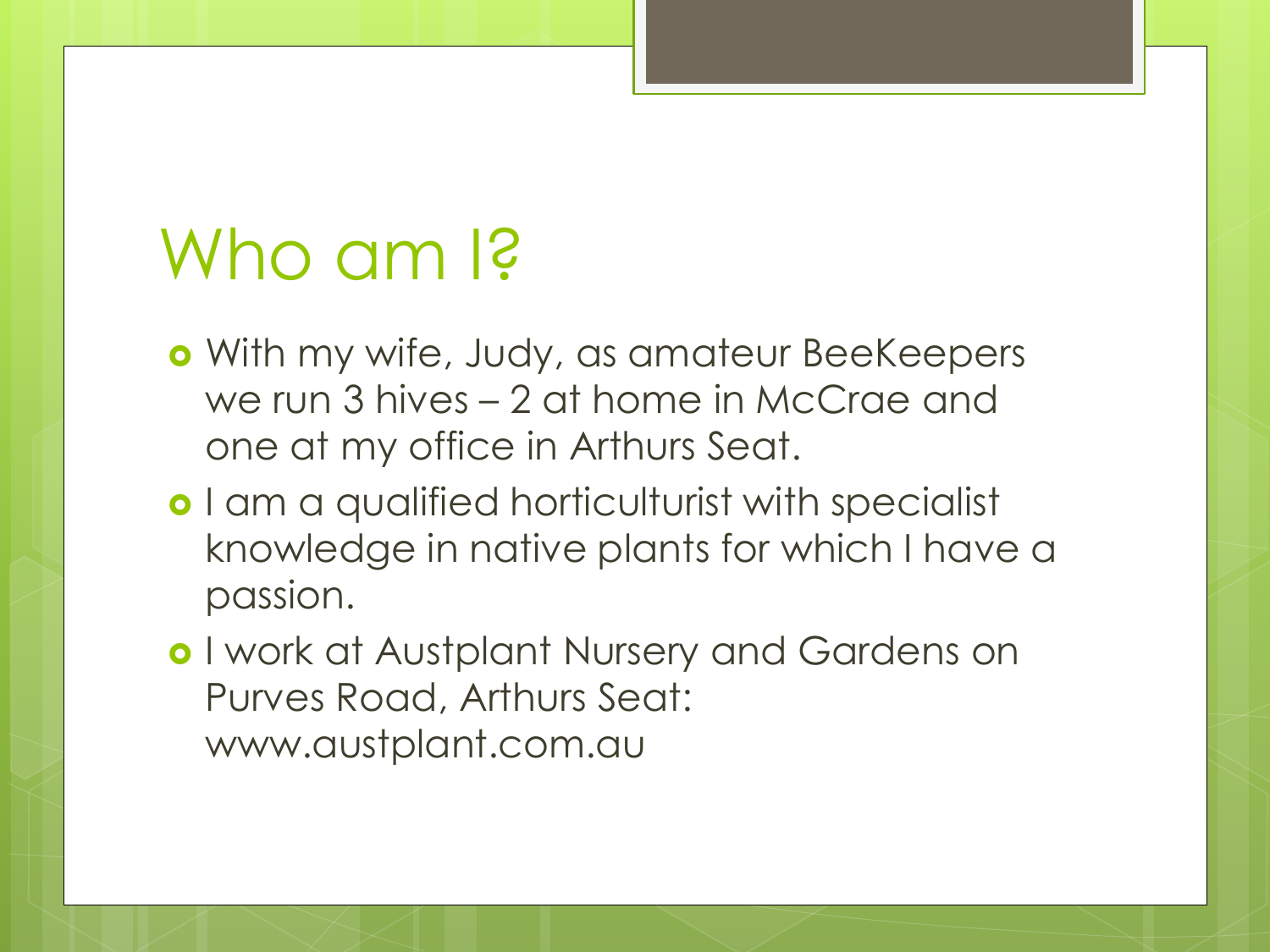#### We call our little apiary "Bayside Bees"



BaysideBees.mp4 BaysideBees.mp4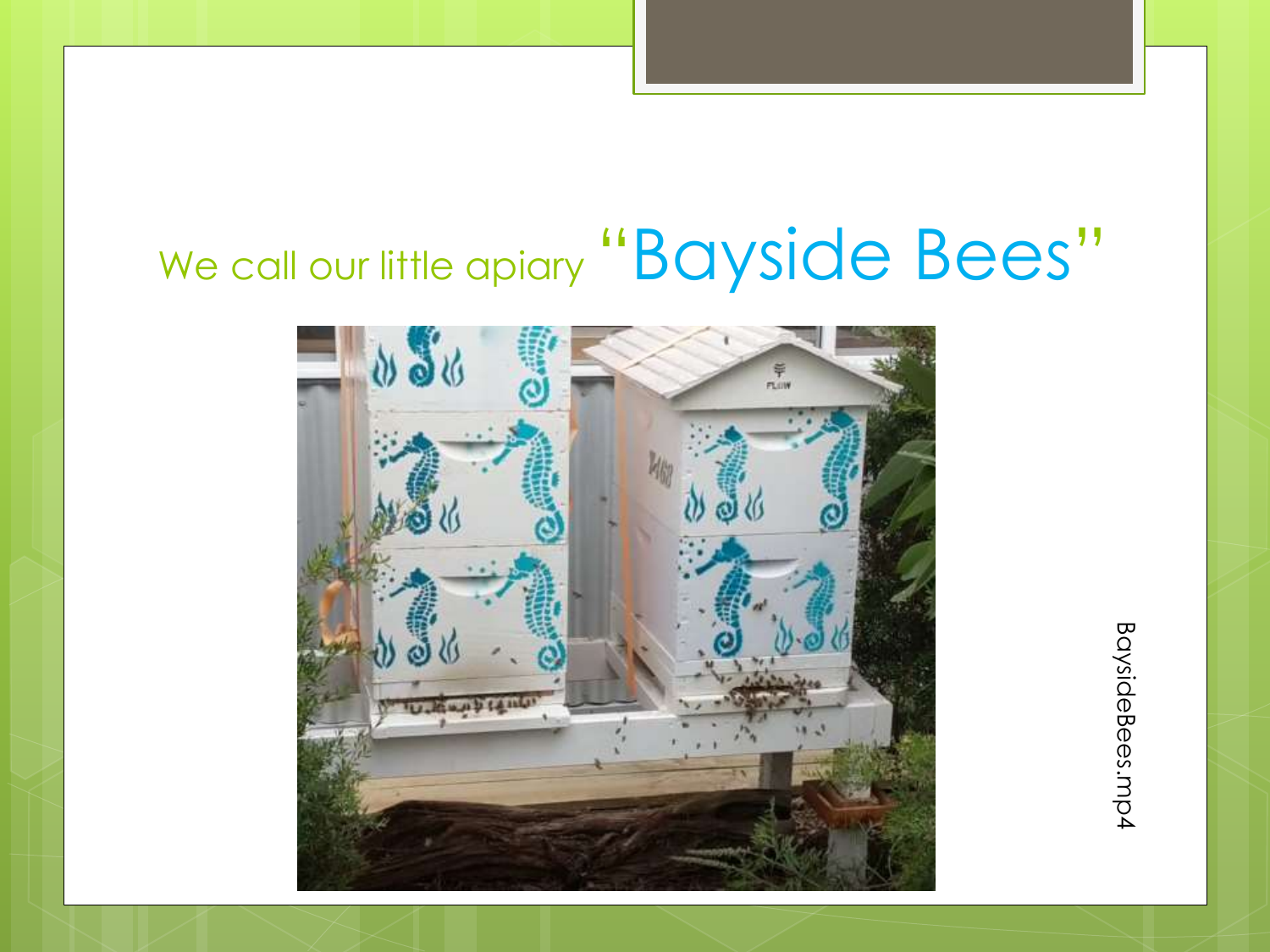# Plants need pollination!

- **o** Different plants use different pollination strategies
- Wind. This needs **lots of pollen** because it is bit hit and miss. Eg: Grasses, Gymnosperms, **Wattles**
- **o** Insects, including bees. Less pollen needed because insects effectively deliver pollen between plants of the same species.
- **o** Other animals, including birds.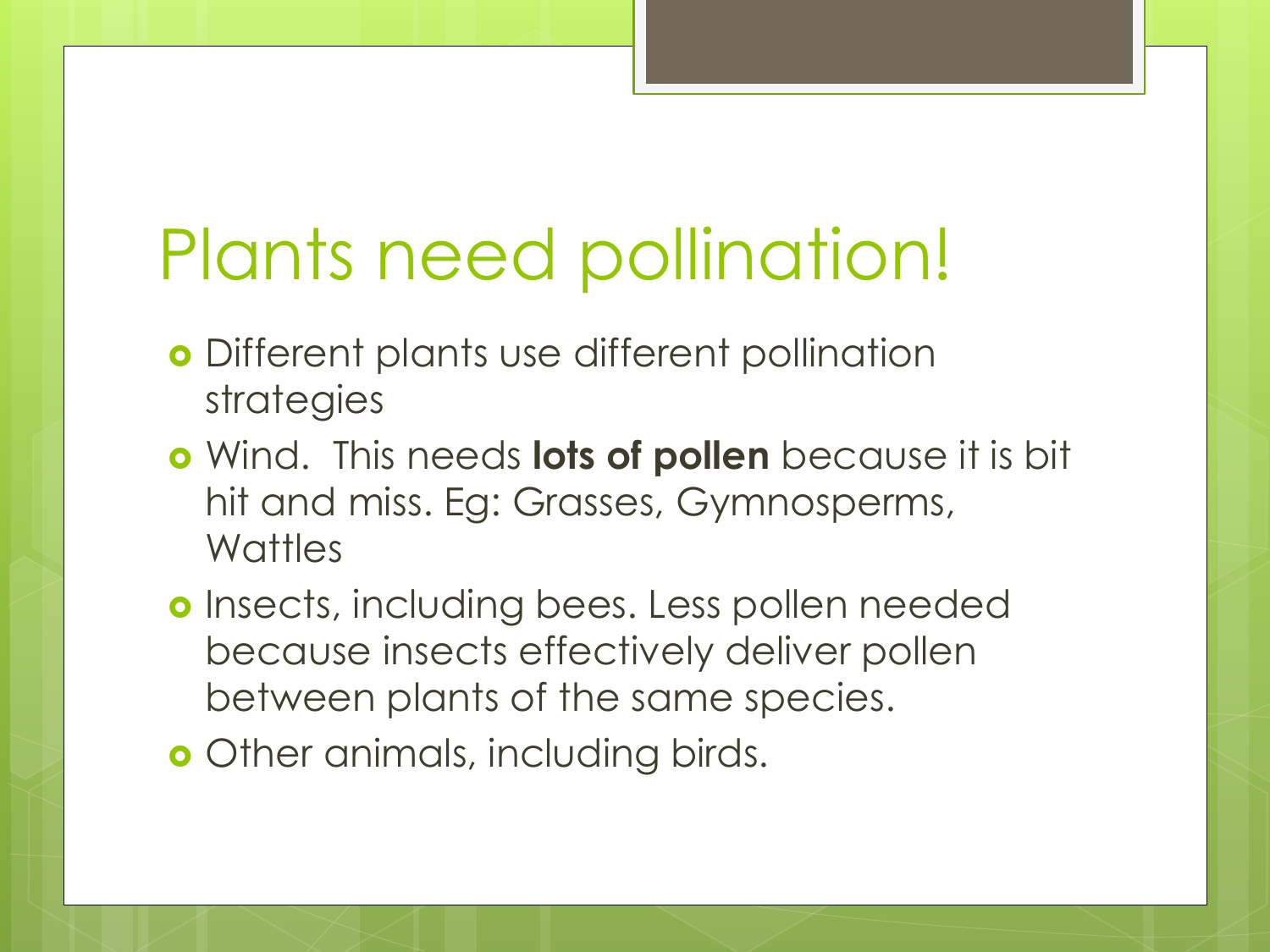#### Different pollination strategies evolved over an evolutionally time frame

- **o** Plants evolved before insects so wind pollination came first
- **o** Insects came next and nectar became part of the pollination strategy to attract/reward the insect for pollination
- Australia is an ancient land (part of Gondwana) and plants evolved strategies for birds and other animals to also do pollination for them, again based on a nectar reward.
- **o** There are (almost) no bird/animal pollinated in Europe – where the European Honey Bee evolved.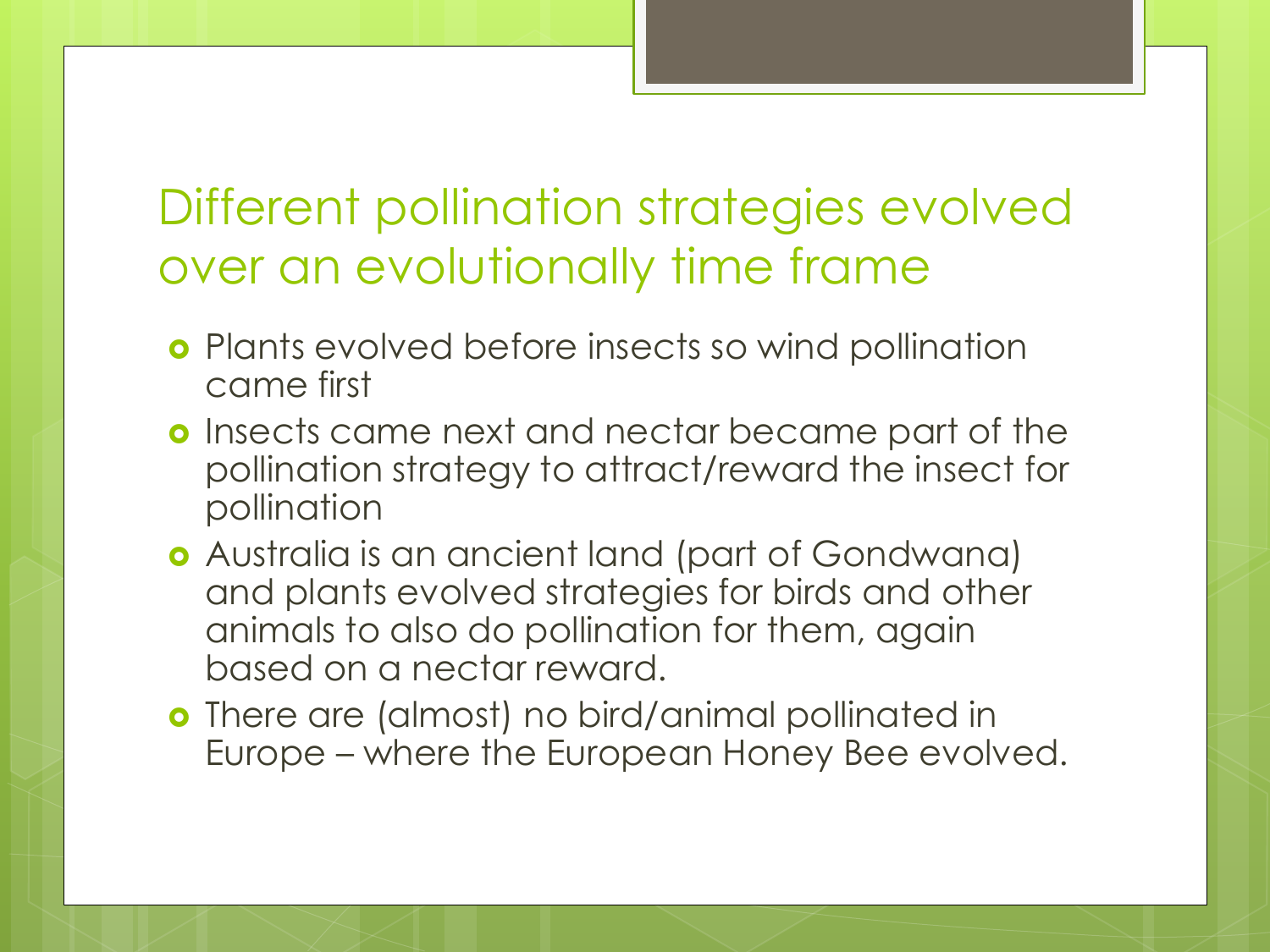#### How plants attract insects to their flowers.

Bees see the world very differently to Birds and mammals

**Bee Vision vs. Human Vision** 

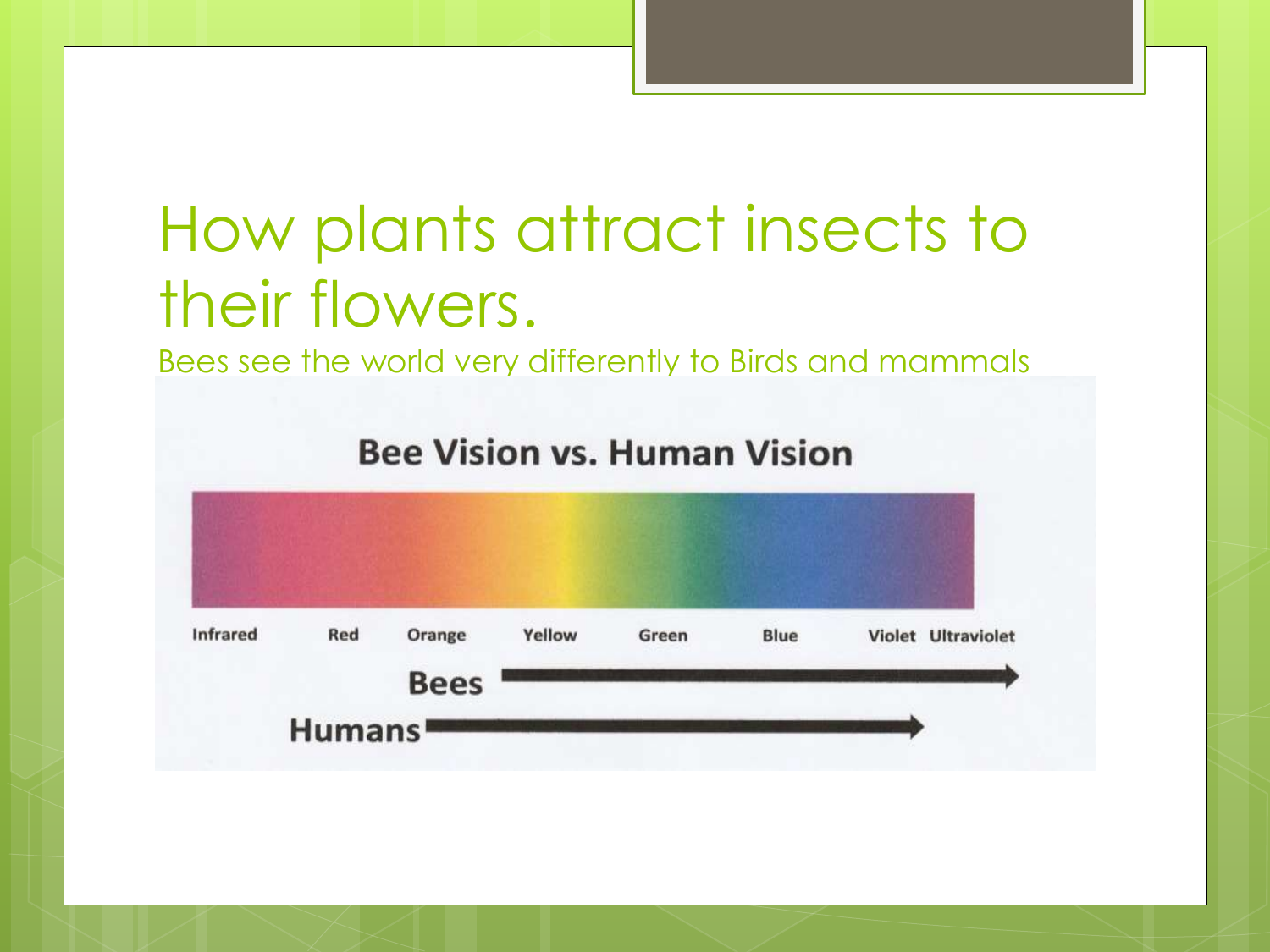#### Bees see a very different world to what we see.

What we see as a simple yellow flower has a whole lot going in above our visible spectrum.

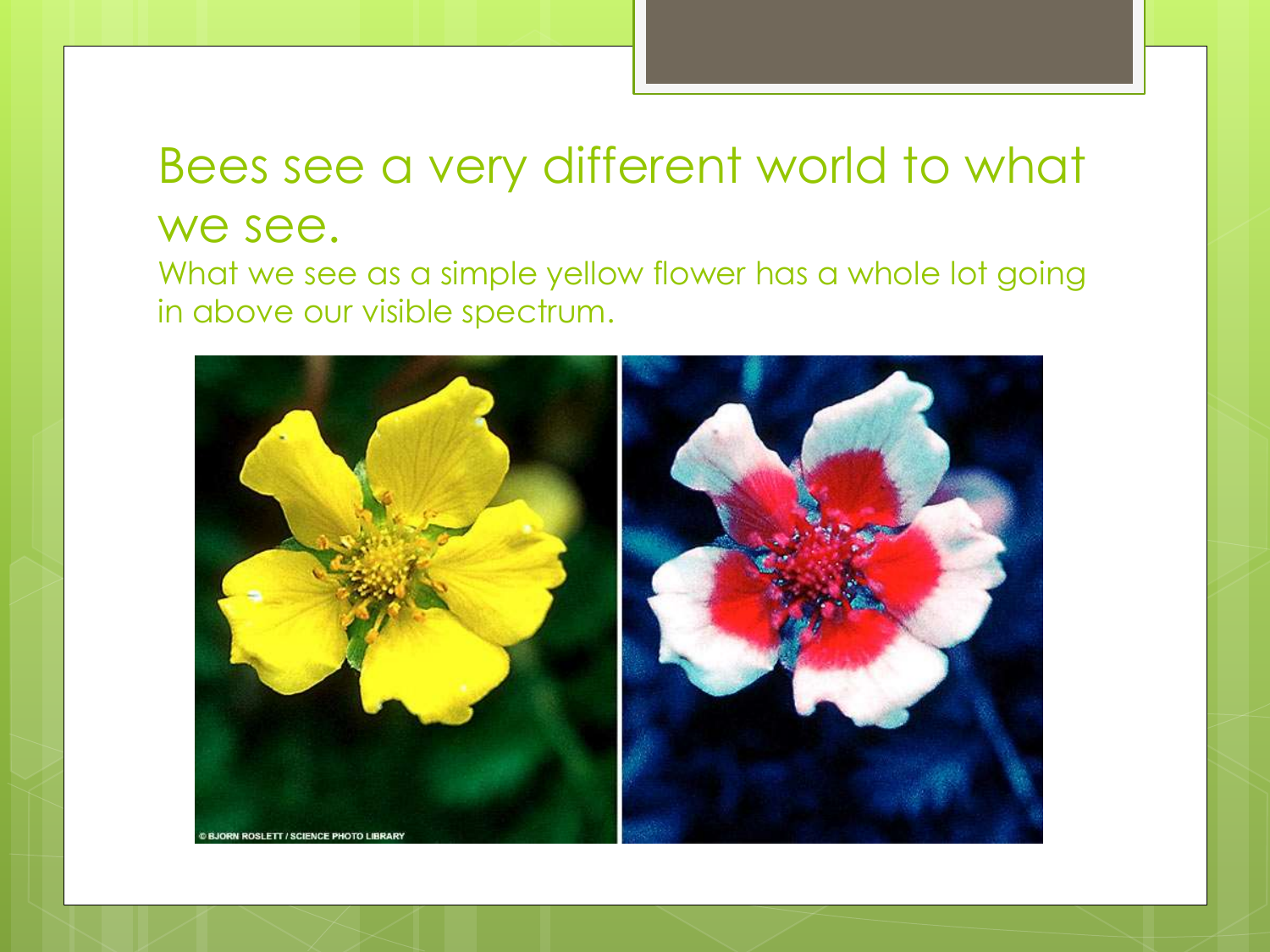Notice how with the pattern on the flower that cues are available to the insect to know where to go for the reward.

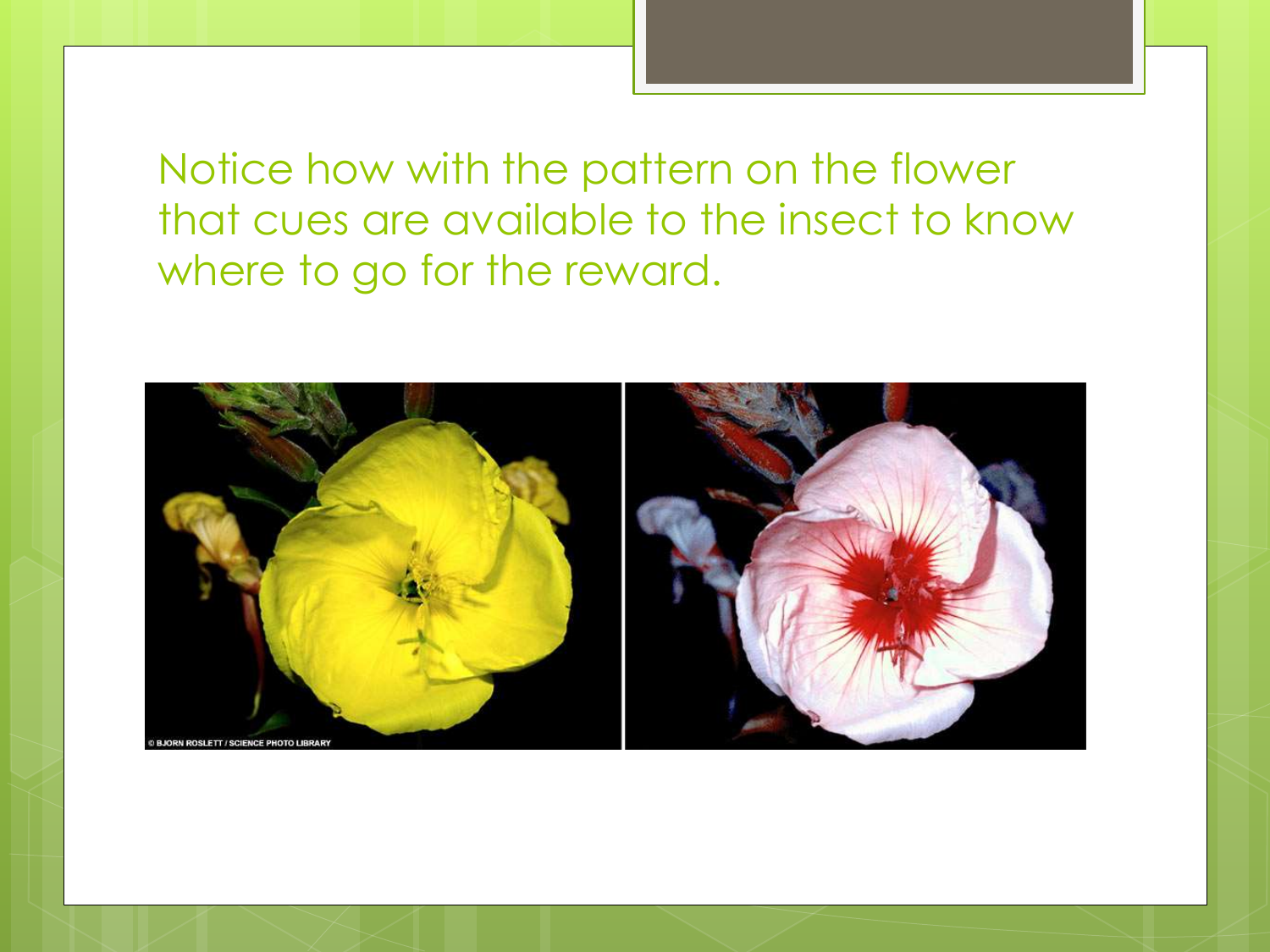# Dandelion

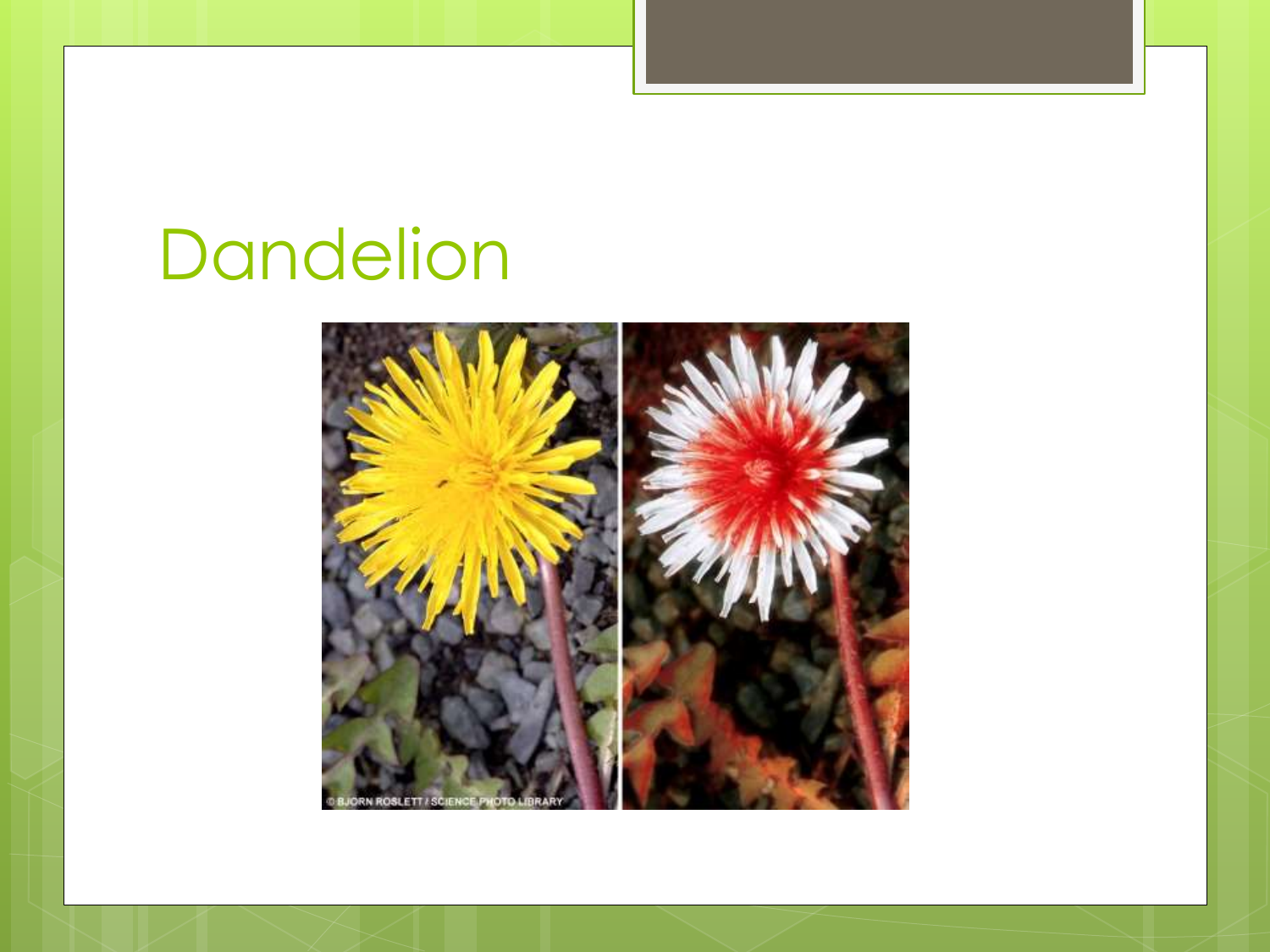#### Nectar / Pheromones/Scent

- **o** The smell of a flower probably plays as strong or stronger a role as how it looks to the potential pollinator. Alas it does not seem to be as well researched and it is an area where I lack the knowledge.
- **o** Plants in less windy and sheltered areas will have a scent trail that is easier for insects to navigate.
- **o** Bees have larger olfactory organs than some other insects like butterflies.
- **o** There can be an issue with beekeepers wearing certain perfumes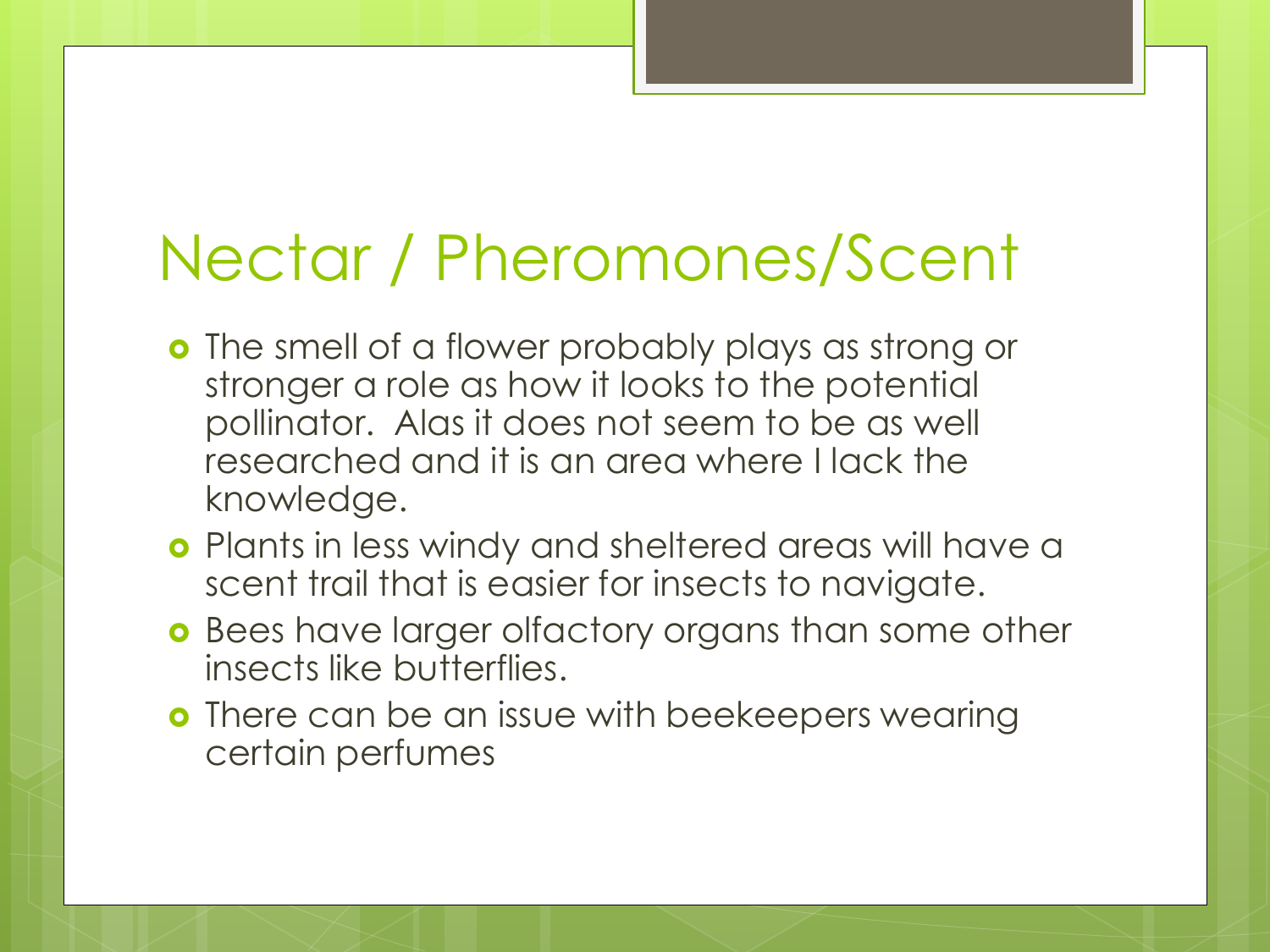#### Native plants evolved with native pollinators.

This is a native bee, *Tetragonula carbonaria, on a native Pig Face (Carpobrotus rossii). Native bees are much smaller than their European conterparts and native plants have evolved to attract them as pollinators.* 

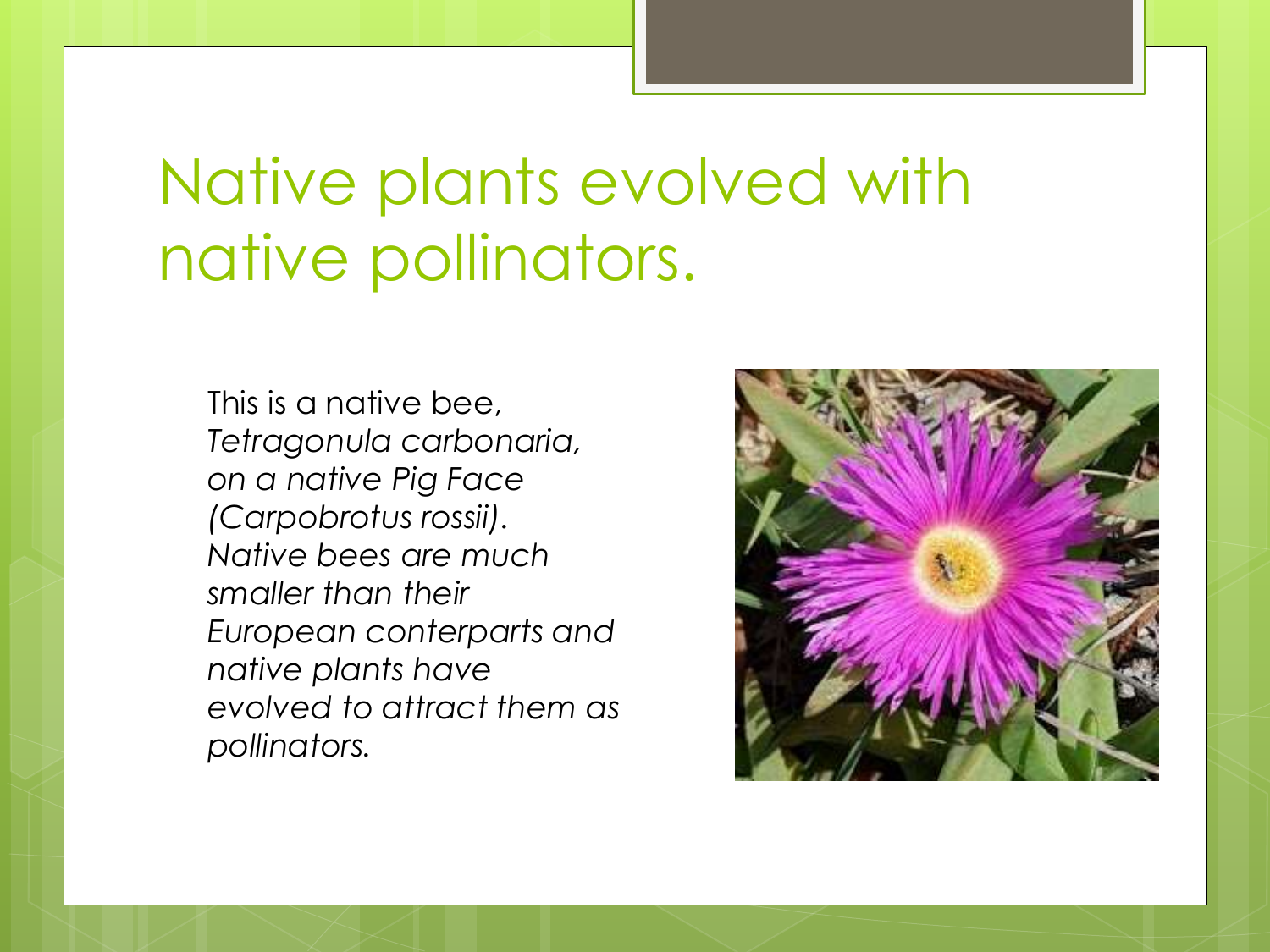# Matters of size

*native paper daisy, Xerochrysum bracteatum with a native bee on the left and a European Honey Bee on the right. (These two flowers are about the same size.)*



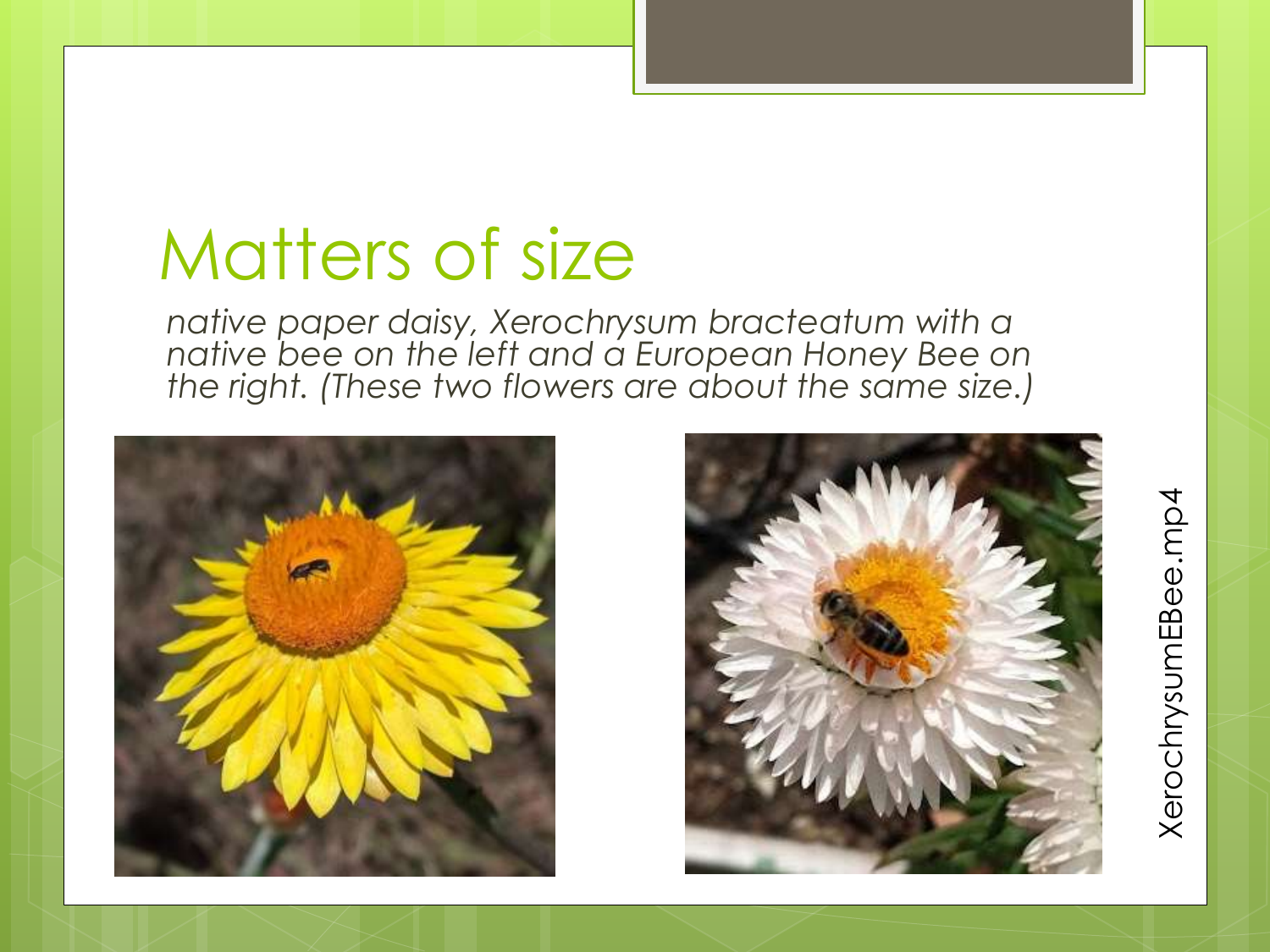# Flower shape



The form the flower takes is also important. Flowers that want bees/insects to visit for pollination services will provide a suitable landing pad and require the insect, in this instance a honey bee to brush past the pollen to get to the nectar reward. *Philotheca myropoidies* or native wax flower will be humming with 10's of thousands of bees during its long flowering period.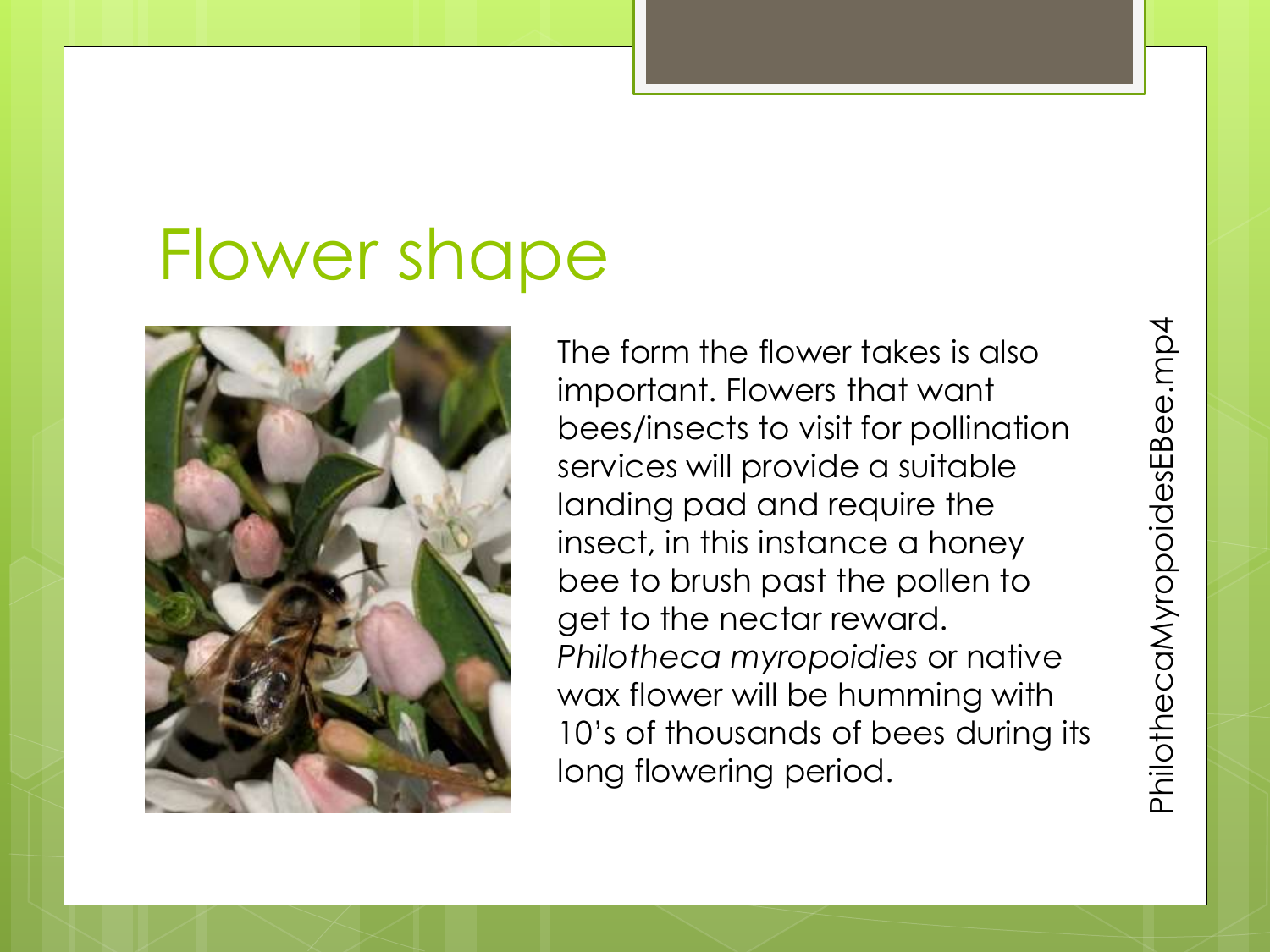## **Grevilleas**



Grevilleas and other members of the Proteaceae family have a lot of nectar and have evolved to be pollinated by nectar feeding birds. The plant does not have to produce much pollen because this approach is very efficient in distributing the pollen between flowers.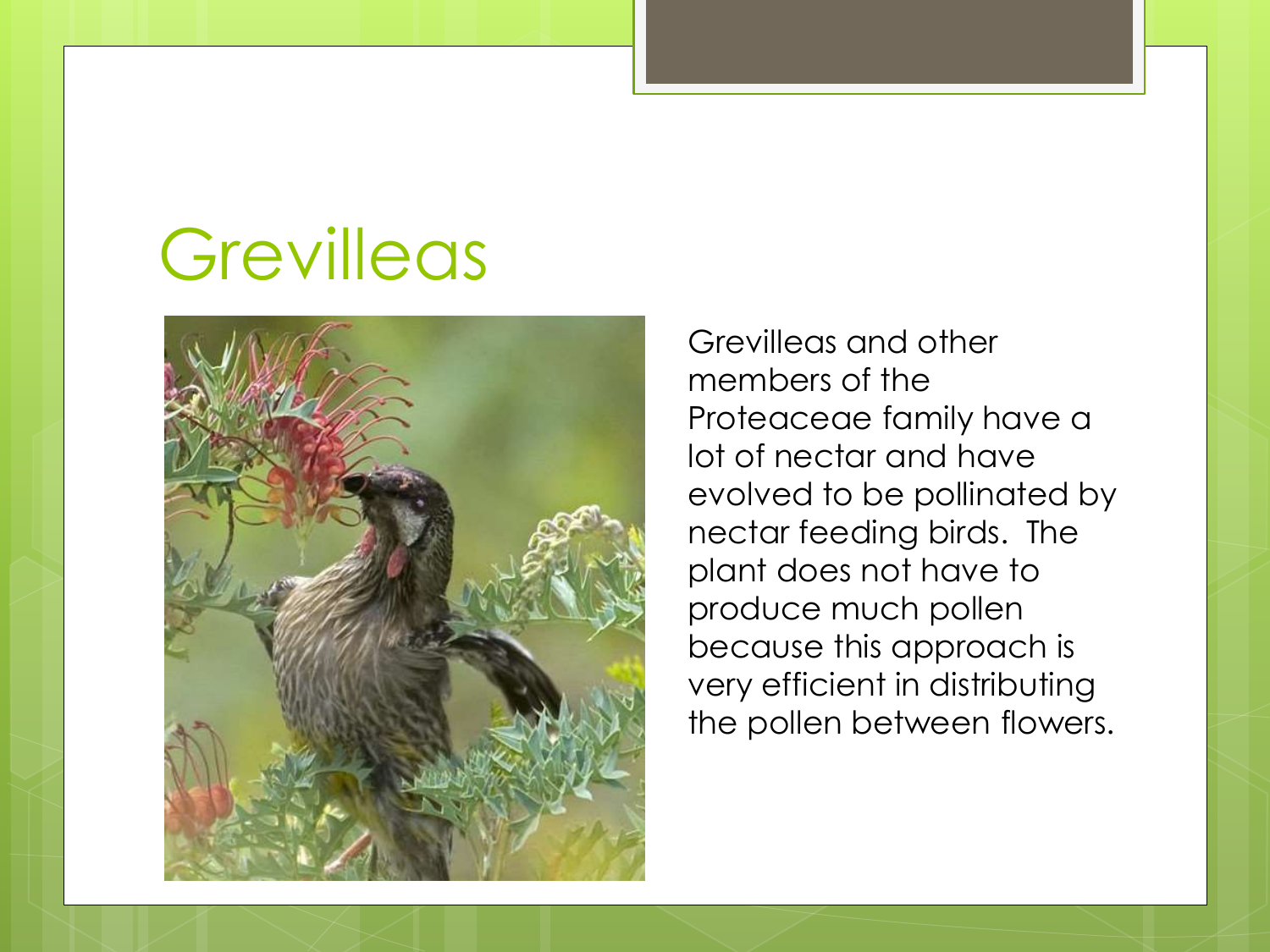Honey bees can collect nectar from Grevilleas but this does not help much with pollination.



Note how in this photo the bees are collecting nectar only and bypassing the pollen dobber.

GrevilleaMoonlightEBee.mp4GrevilleaMoonlightEBee.mp4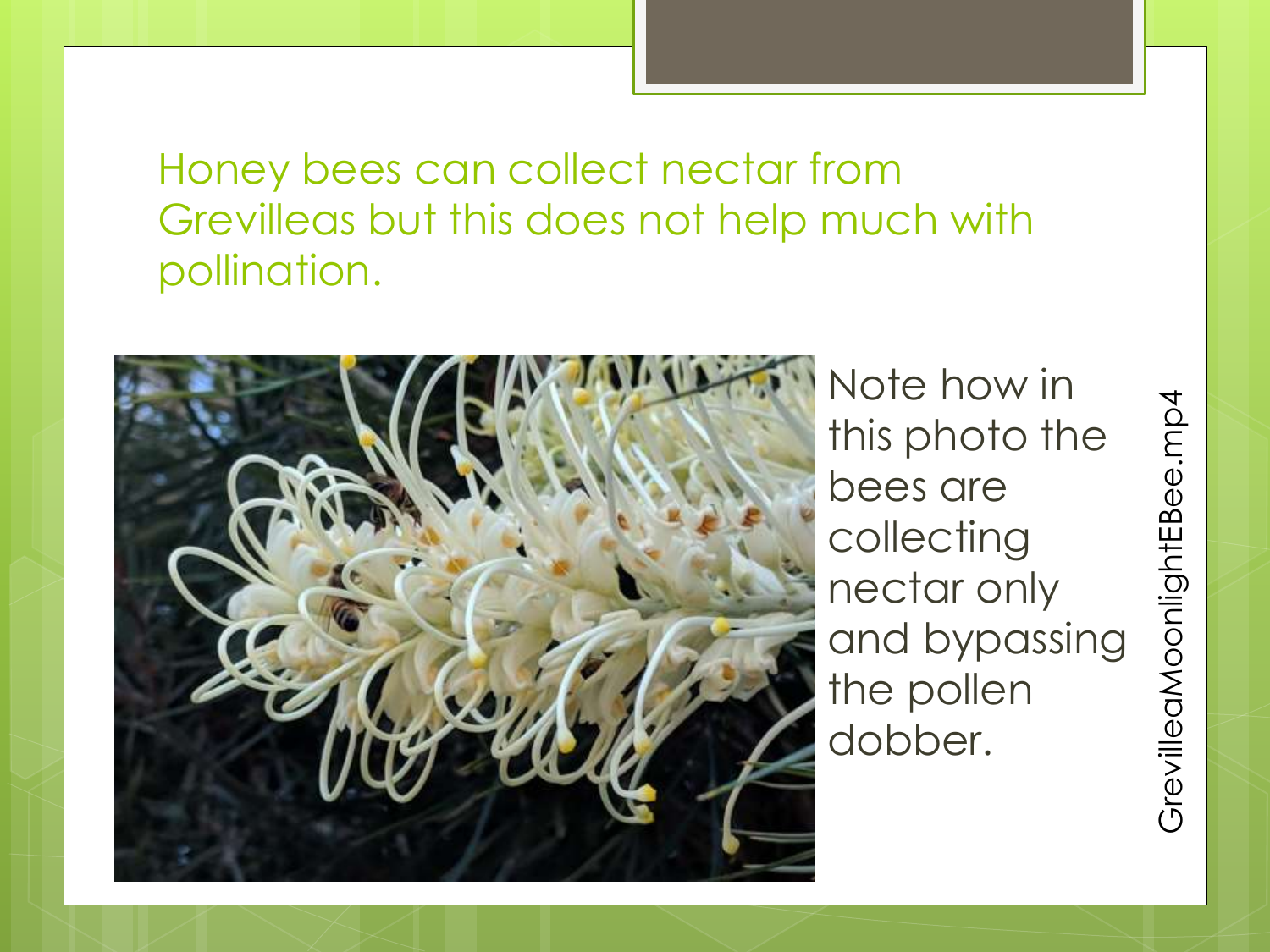Some grevilleas intend to attract insect pollinators and are excellent to have around the apiary *Grevillea sericea*

- **o** Flower shape allows easy access by bees to the nectar.
- o High frequency "Mauve" colouration helps the bees find the flowers.
- o This species flowers prolifically providing a nectar source all year.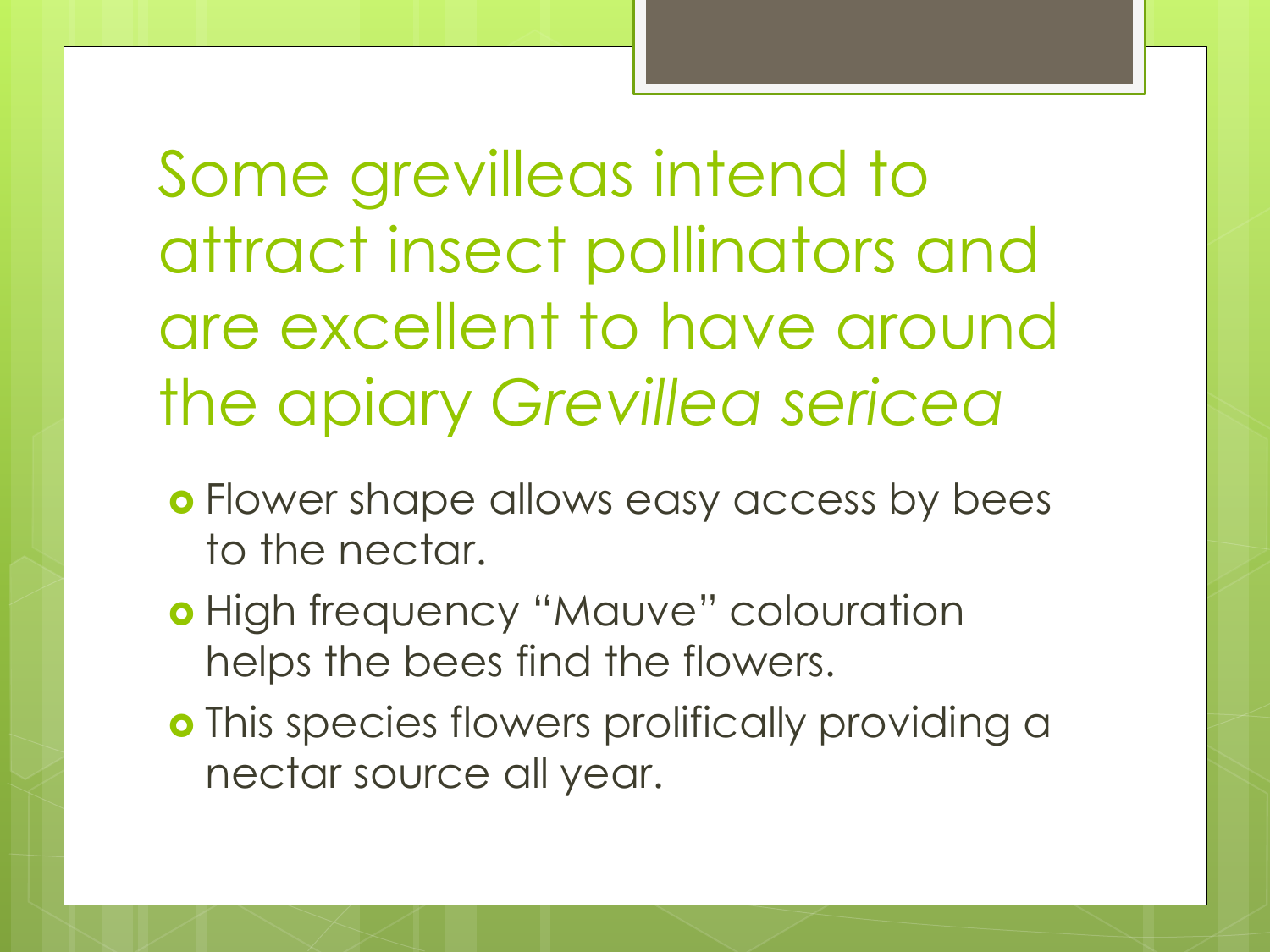#### *Grevillea sericea*

An Australian Plant that ticks a lot of boxes when it comes to keeping European bees happy locally.

- High in nectar
- Flowers prolifically all year
- Tolerant of a range of conditions and soil types
- Particularly hardy once established



#### GrevilleaSereceaEBee.mp4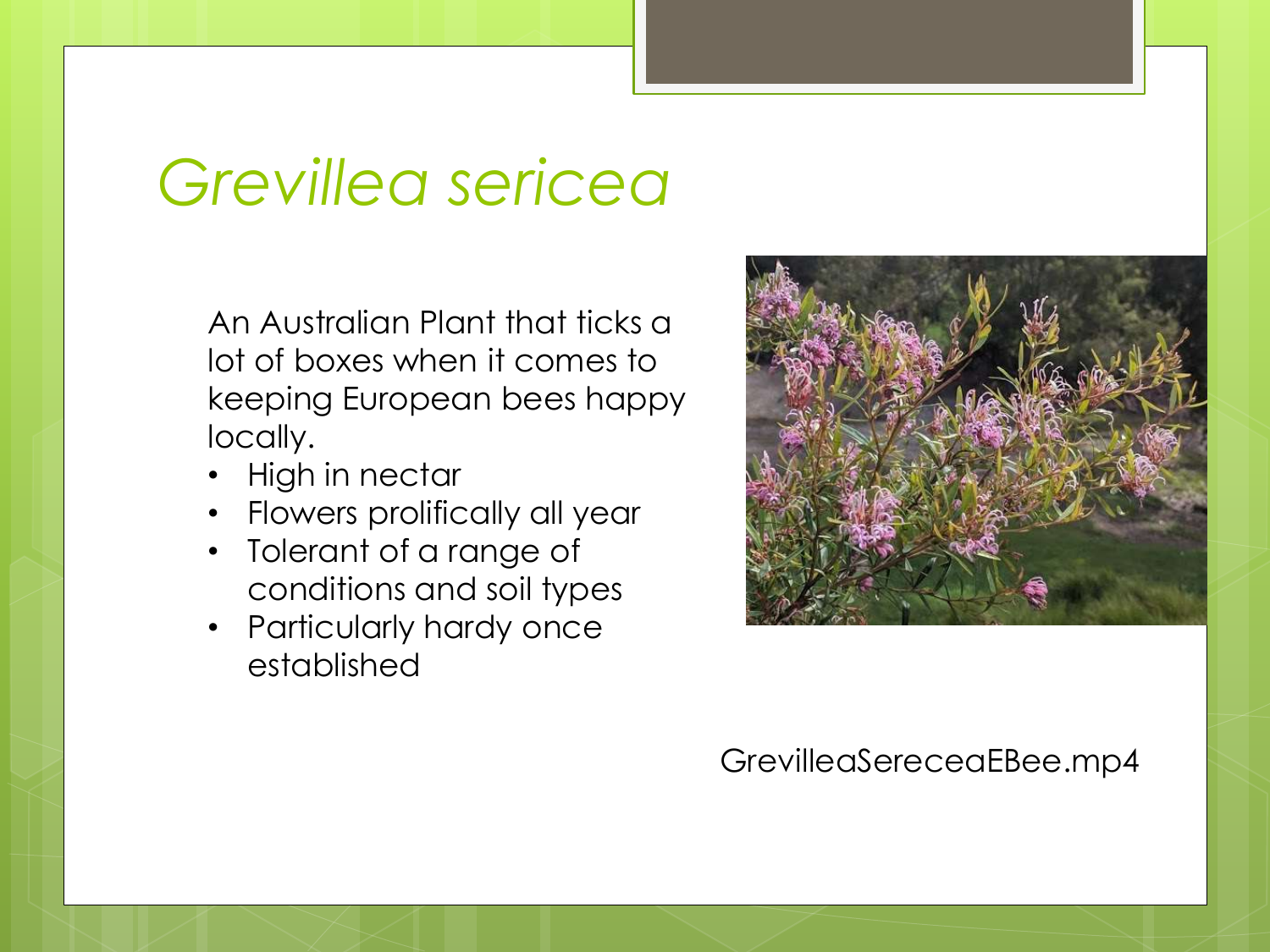# *Eucalyptus*

- Includes *Corymbias, Eucalyptus and Angophera*
- **o** Good source of nectar and pollen
- **o** Large quantities
- **o** There are Eucalyptus that flower in each month of the year.
- *Corymbia ficafolia* (From WA) is widespread locally. Tends to flower in Jan/Feb but can flower any time
- Eucalyptus caesia ssp. Magna or "Silver Princess" flowers late winter/early Spring.
- o The very very dry last year saw poor flowering of eucalyptus in local bushland.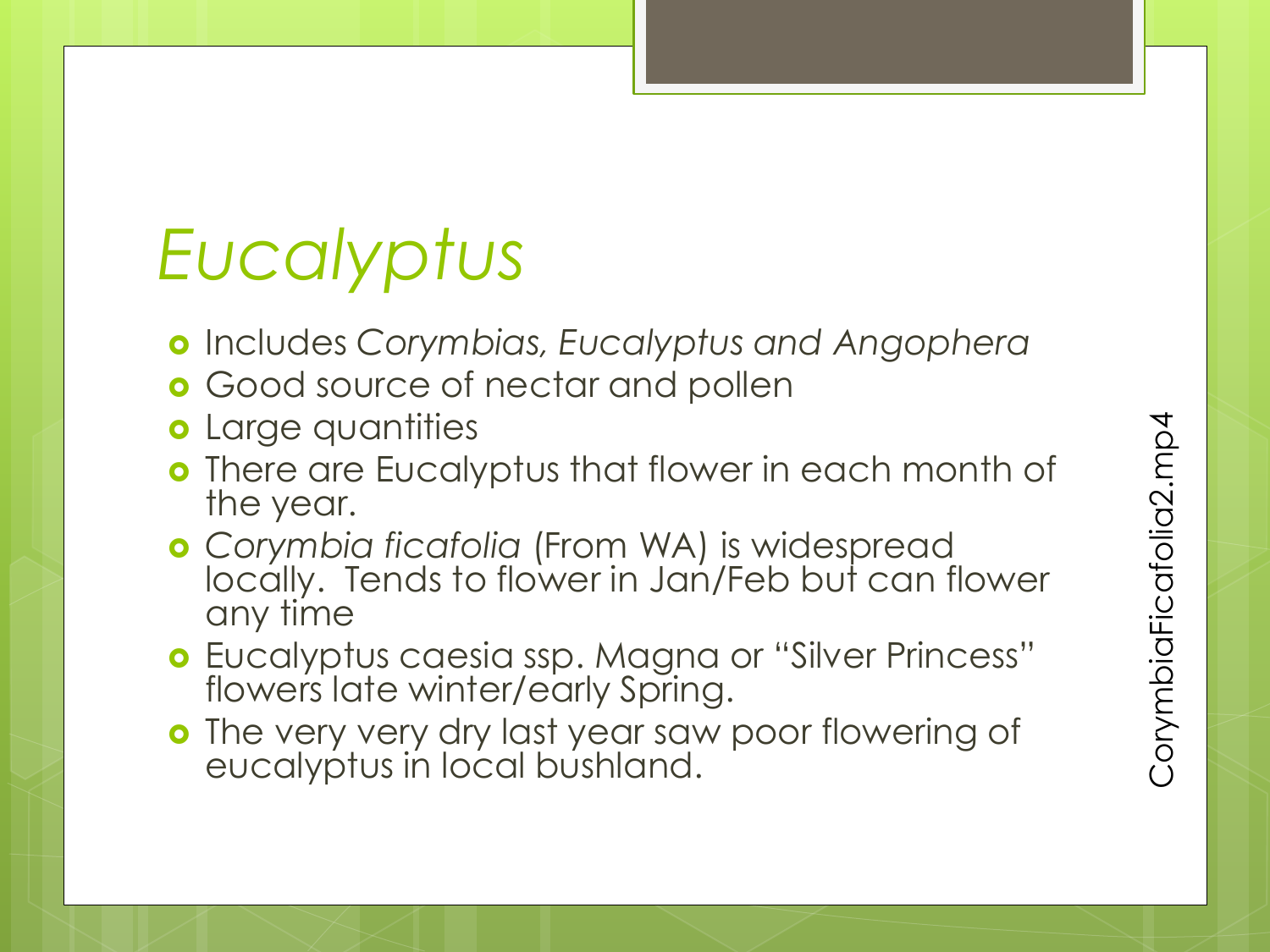# Other bee friendly natives

- Grass Trees, *Xanthorrhoea sp.* XanthorrhoeaEBee.mp4
- Wax Flower, *Philotheca Myropoides* is an absolute Bee magnet PhilothecaMyropoidesEBee.mp4
- *Hakea* "Burrendong Beauty" HakeaBurrendongBeauty.mp4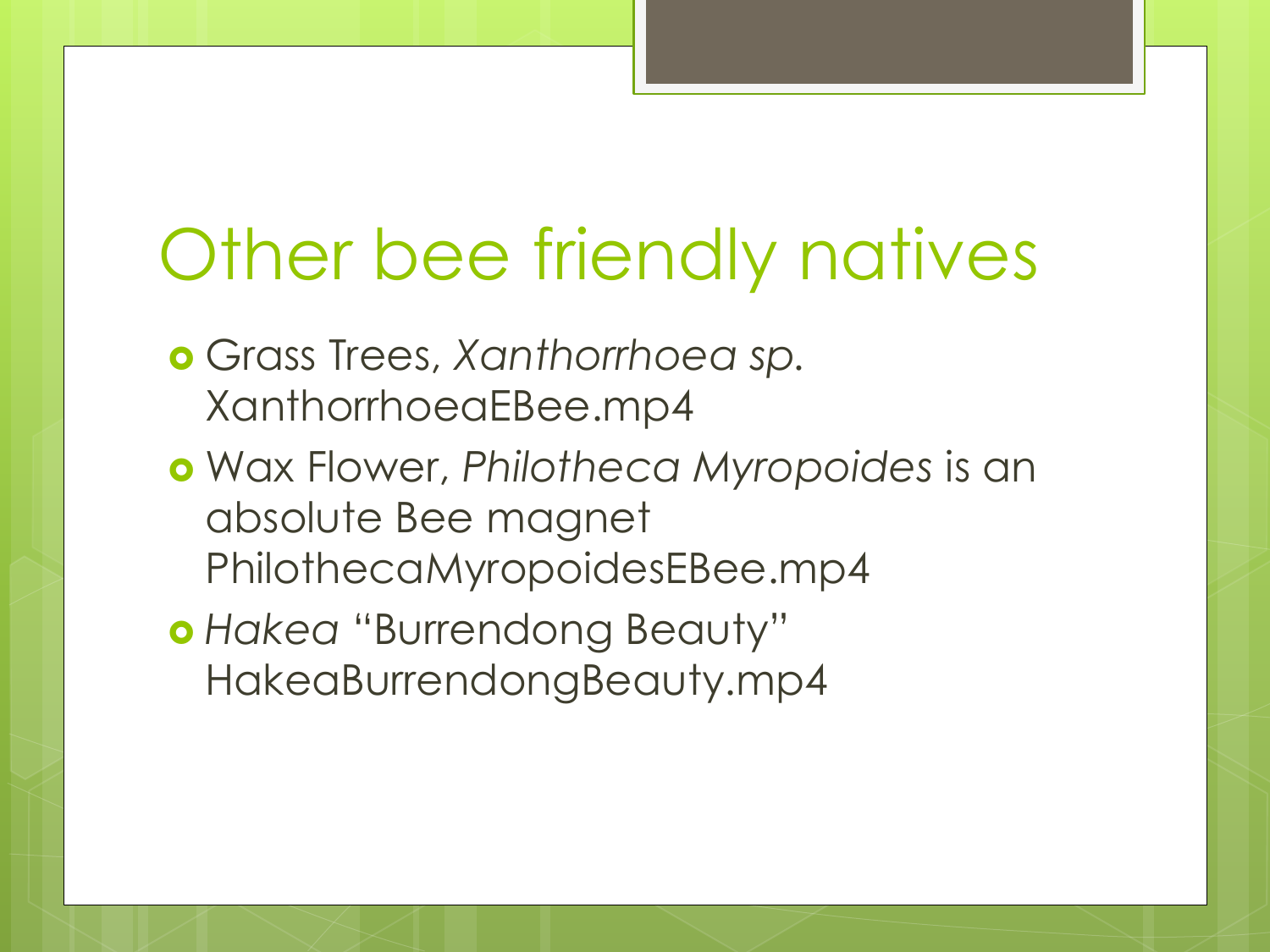#### Bioactive Honey – "Manuka"

- New Zealand "Manuka" honey is made by bees from *Leptospermum scoparium* of which many cultivars are available locally, eg: *L. scoparium nanum rubrum* and L. "Pink Cascade"
- Australian *Leptospermum* (Tea Tree) species vary in their bio active component. The local Coastal Tea Tree (*L. laevigatum*) have minimal amounts but some have lots!
- *Leptospermum polygalifolium* has the highest bioactive components of any Tea Tree. Many cultivars have been available in the nursery trade for decades sold for their ornamental qualities.
- A limited number of these cultivars are available to be purchased this evening.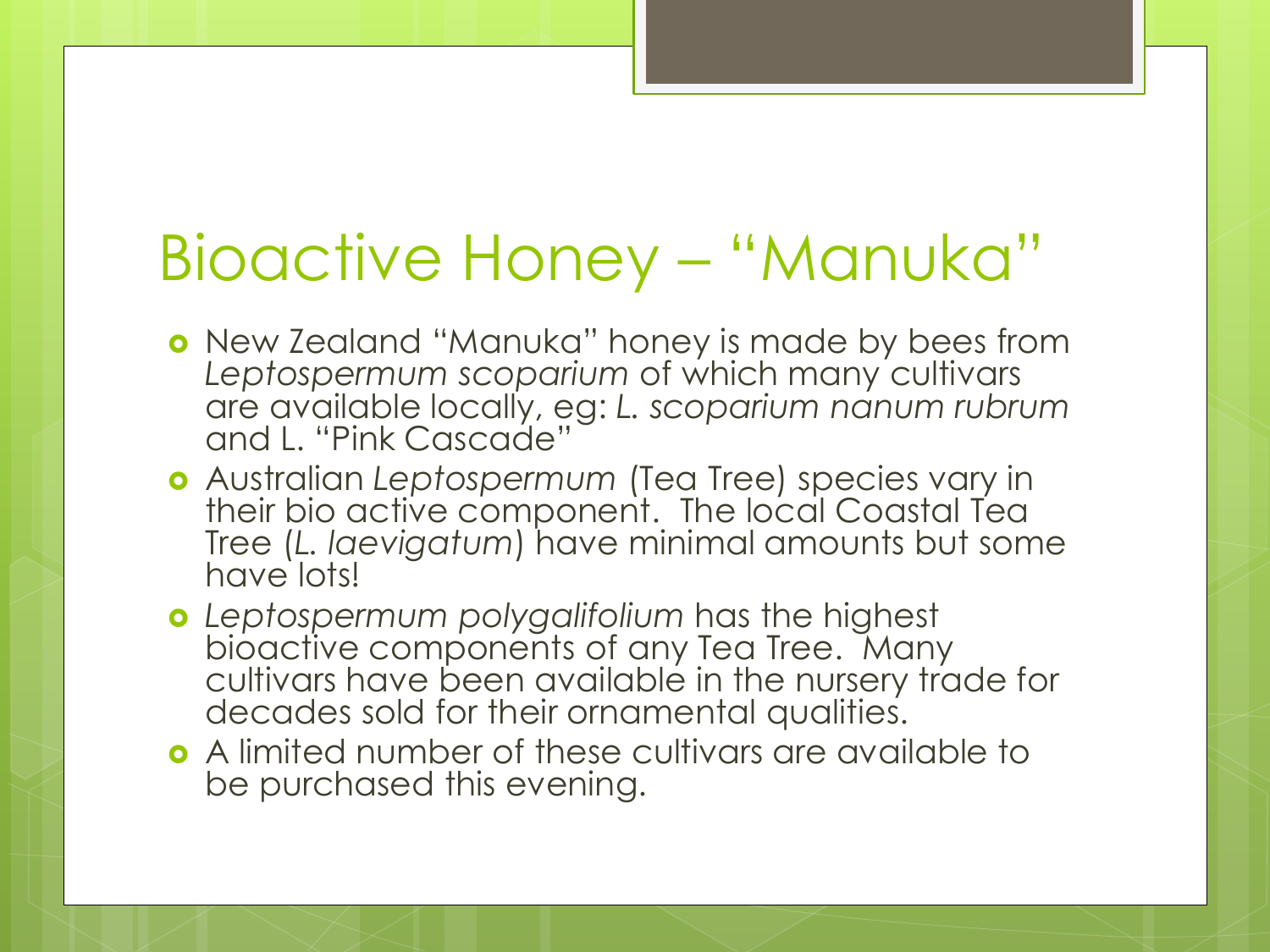#### *Rhodanthe chlorocephala*

(Pink and White Everlasting, Rosy Sunray, Pink Paper-daisy) and *Xerochrysum bracteatum* (Paper Daisy) **For sale \$2 per tube**